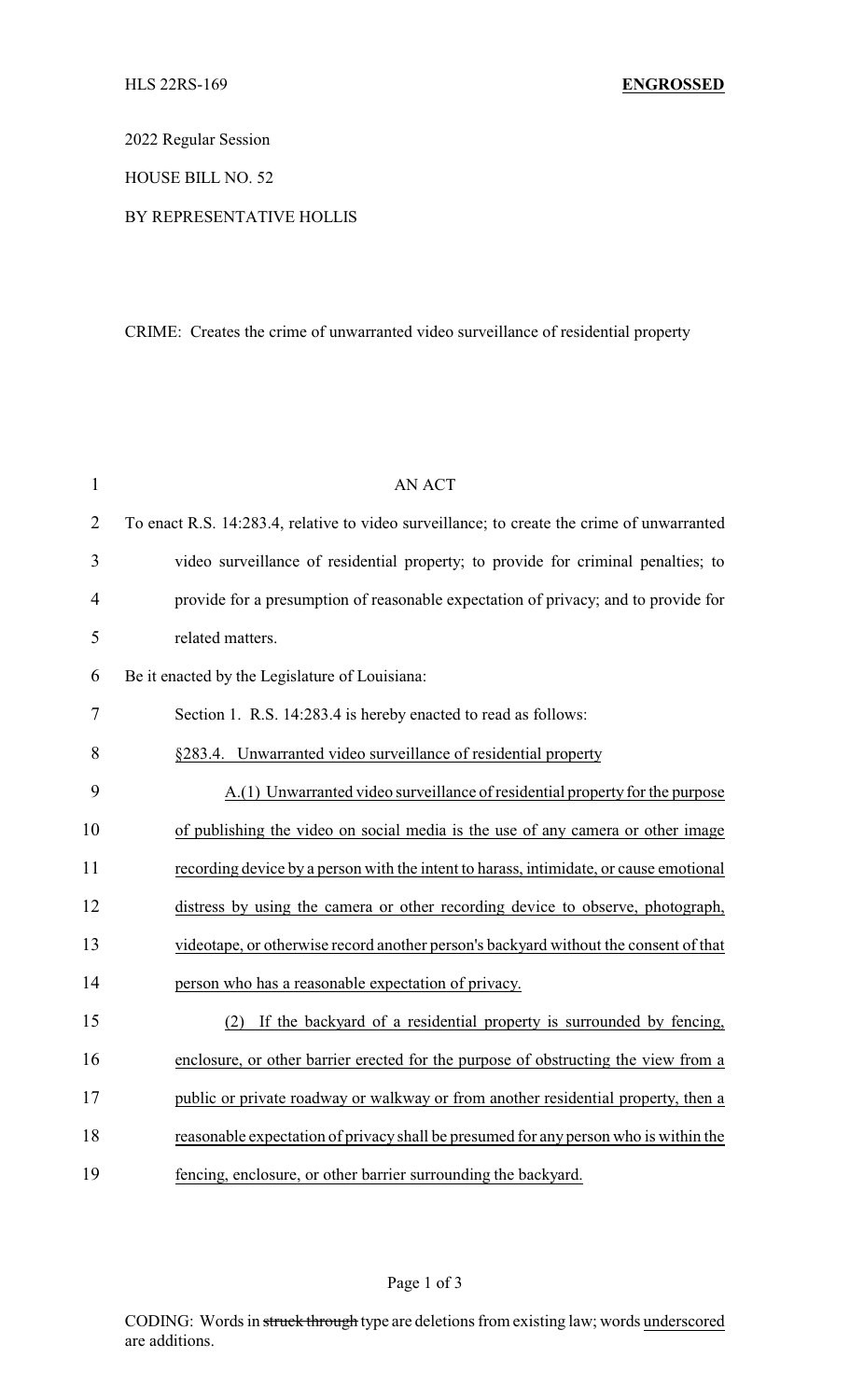| $\mathbf{1}$   | B.(1) Whoever commits the crime of unwarranted video surveillance of                      |
|----------------|-------------------------------------------------------------------------------------------|
| $\overline{2}$ | residential property, upon a first offense, shall receive a written notice by a certified |
| 3              | letter from the homeowner.                                                                |
| 4              | Whoever commits the crime of unwarranted video surveillance of                            |
| 5              | residential property, upon a second conviction, shall be fined not more than five         |
| 6              | hundred dollars, imprisoned for not more than six months, or both.                        |
| 7              | Upon a third or subsequent conviction, the offender shall be fined not<br>(3)             |
| 8              | more than one thousand dollars, imprisoned with or without hard labor for not more        |
| 9              | than one year, or both.                                                                   |
| 10             | Whoever commits the crime of unwarranted video surveillance of<br>(4)                     |
| 11             | residential property against any child under the age of seventeen shall be fined not      |
| 12             | more than ten thousand dollars and be imprisoned at hard labor for not less than two      |
| 13             | years nor more than ten years without benefit of parole, probation, or suspension of      |
| 14             | sentence.                                                                                 |

## DIGEST

The digest printed below was prepared by House Legislative Services. It constitutes no part of the legislative instrument. The keyword, one-liner, abstract, and digest do not constitute part of the law or proof or indicia of legislative intent. [R.S. 1:13(B) and 24:177(E)]

| HB 52 Engrossed | 2022 Regular Session | Hollis |
|-----------------|----------------------|--------|
|                 |                      |        |

**Abstract:** Creates the crime of unwarranted video surveillance of residential property and provides penalties for commission of the offense.

Proposed law defines unwarranted video surveillance of residential property for the purpose of publishing the video on social media as the use of any camera or other image recording device by a person with the intent to harass, intimidate, or cause emotional distress by using the camera or other recording device to observe, photograph, videotape, or otherwise record another person's backyard without the consent of that person who has a reasonable expectation of privacy.

Proposed law provides that if the backyard of a residential property is surrounded by fencing, enclosure, or other barrier erected for the purpose of obstructing the view from a public or private roadway or walkwayor from another residential property, then a reasonable expectation of privacy shall be presumed for any person who is within the fencing, enclosure, or other barrier surrounding the backyard.

Proposed law provides the following penalties:

(1) Upon a first offense, the offender shall receive a written notice by a certified letter from the homeowner.